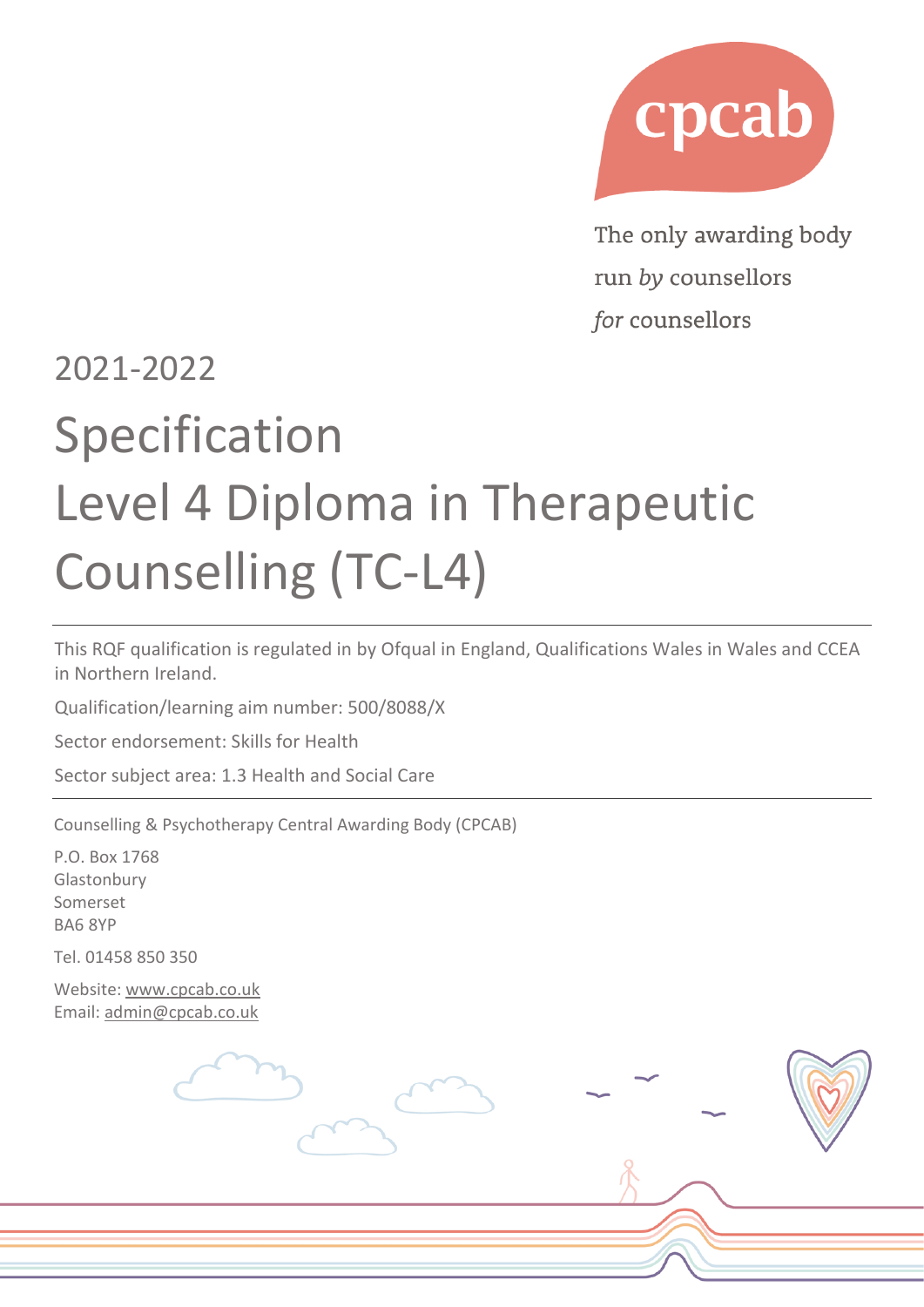| <b>Contents</b>                                 | Page |
|-------------------------------------------------|------|
| 1. Qualification Information                    | 3    |
| 2. Qualification Summary                        | 6    |
| 3. Minimum Assessment Requirements              | 10   |
| 4. Tutor-Assessor Qualifications and Experience | 11   |
| 5. Candidate Entry Requirements                 | 12   |
| 6. Fit for Purpose                              | 12   |
| 7. Progression Routes                           | 14   |

Find us on Facebook: [www.facebook.com/cpcab.co.uk](http://www.facebook.com/cpcab.co.uk) Follow us on Twitter: [www.twitter.com/cpcab](http://www.twitter.com/cpcab) Watch us at: [www.cpcab.co.uk/videos](http://www.cpcab.co.uk/videos) Discover new & interesting things: [www.newvisionformentalhealth.com](http://www.newvisionformentalhealth.com/)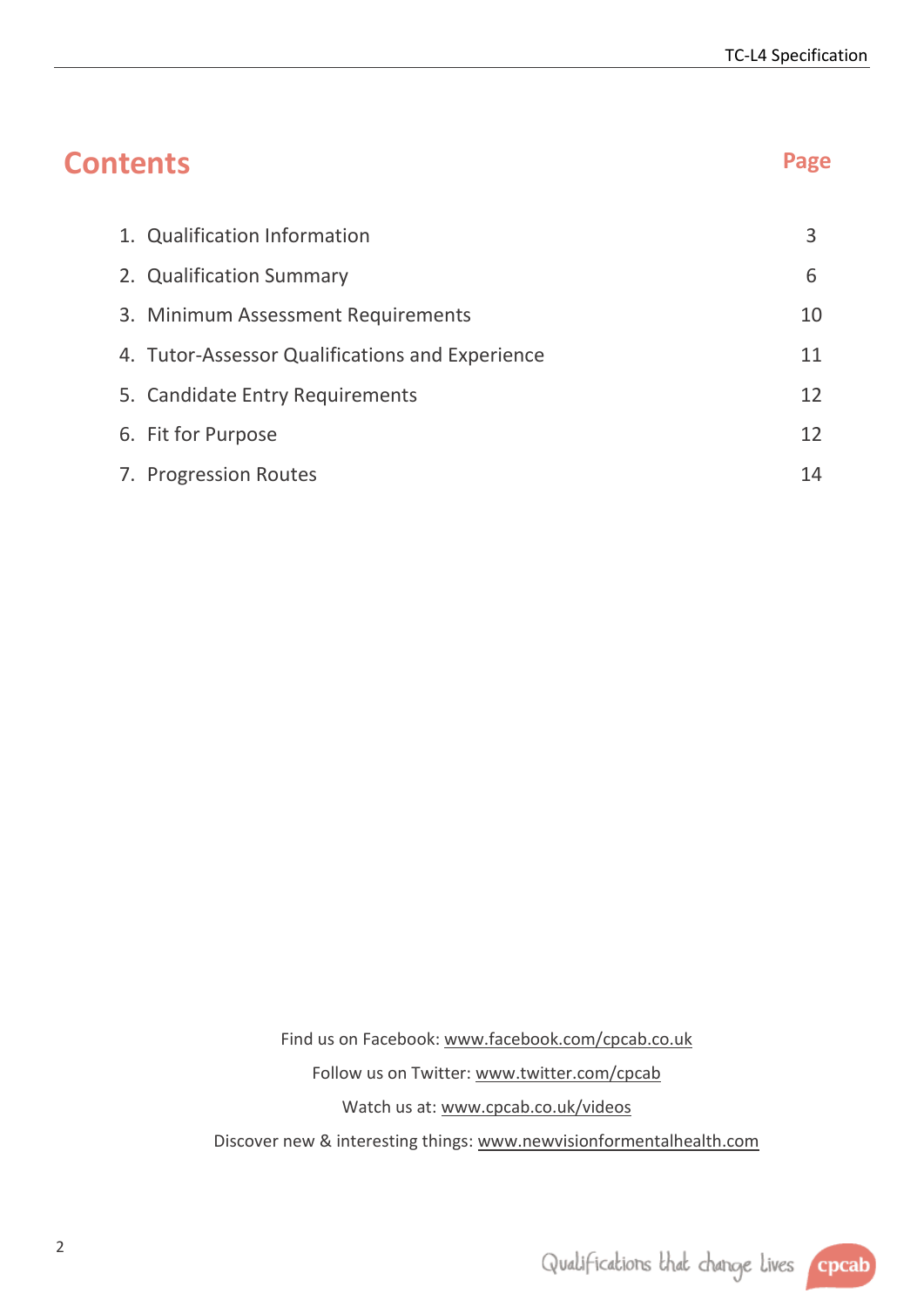<span id="page-2-0"></span>

|                                          | 1. Qualification Information                                                                                                                                                                                                                                                                                                                          |
|------------------------------------------|-------------------------------------------------------------------------------------------------------------------------------------------------------------------------------------------------------------------------------------------------------------------------------------------------------------------------------------------------------|
| <b>Purpose Statement</b>                 | This two-year part-time qualification gives learners the knowledge, skills and<br>competencies to work as a therapeutic counsellor in an agency context in<br>both health care and non-medical settings.                                                                                                                                              |
|                                          | Successful completion of this course means that the candidates will be able<br>to provide a therapeutic counselling service - initially within the context of an<br>agency's service framework but later (with experience and support from the<br>supervisor, or by completing PC-L5 or its equivalent) they may progress to<br>independent practice. |
|                                          | See below for progression opportunities.                                                                                                                                                                                                                                                                                                              |
| <b>Funding</b>                           | The qualification is eligible in England for Advanced Learner Loans (19+) For<br>more detailed information see the CPCAB Website for guides to funding.                                                                                                                                                                                               |
| <b>Qualification structure</b>           | 7 mandatory units:<br>Unit 1 - Working ethically, safely and professionally as a counsellor<br>Unit 2 - Working within a counselling relationship<br>Unit 3 - Working with client diversity in counselling work<br>Unit 4 - Working within a user-centred approach to counselling                                                                     |
|                                          | Unit 5 - Working with self-awareness in the counselling process<br>Unit 6 - Working within a coherent framework of counselling theory and skills<br>Unit 7 - Working self-reflectively as a counsellor                                                                                                                                                |
| Level                                    | 4 <sup>1</sup>                                                                                                                                                                                                                                                                                                                                        |
| <b>Guided Learning Hours</b><br>(GLH)    | 420 (minimum)                                                                                                                                                                                                                                                                                                                                         |
| <b>Total Qualification Time</b><br>(TQT) | 1204                                                                                                                                                                                                                                                                                                                                                  |
| <b>Credit value</b>                      | 120                                                                                                                                                                                                                                                                                                                                                   |

2 This age requirement is linked to Ofqual's system for categorising qualifications.



<sup>1</sup> Equivalent to European Qualification Framework (EQF) level 5 and Scottish Credit Qualification Framework (SCQF) level 7.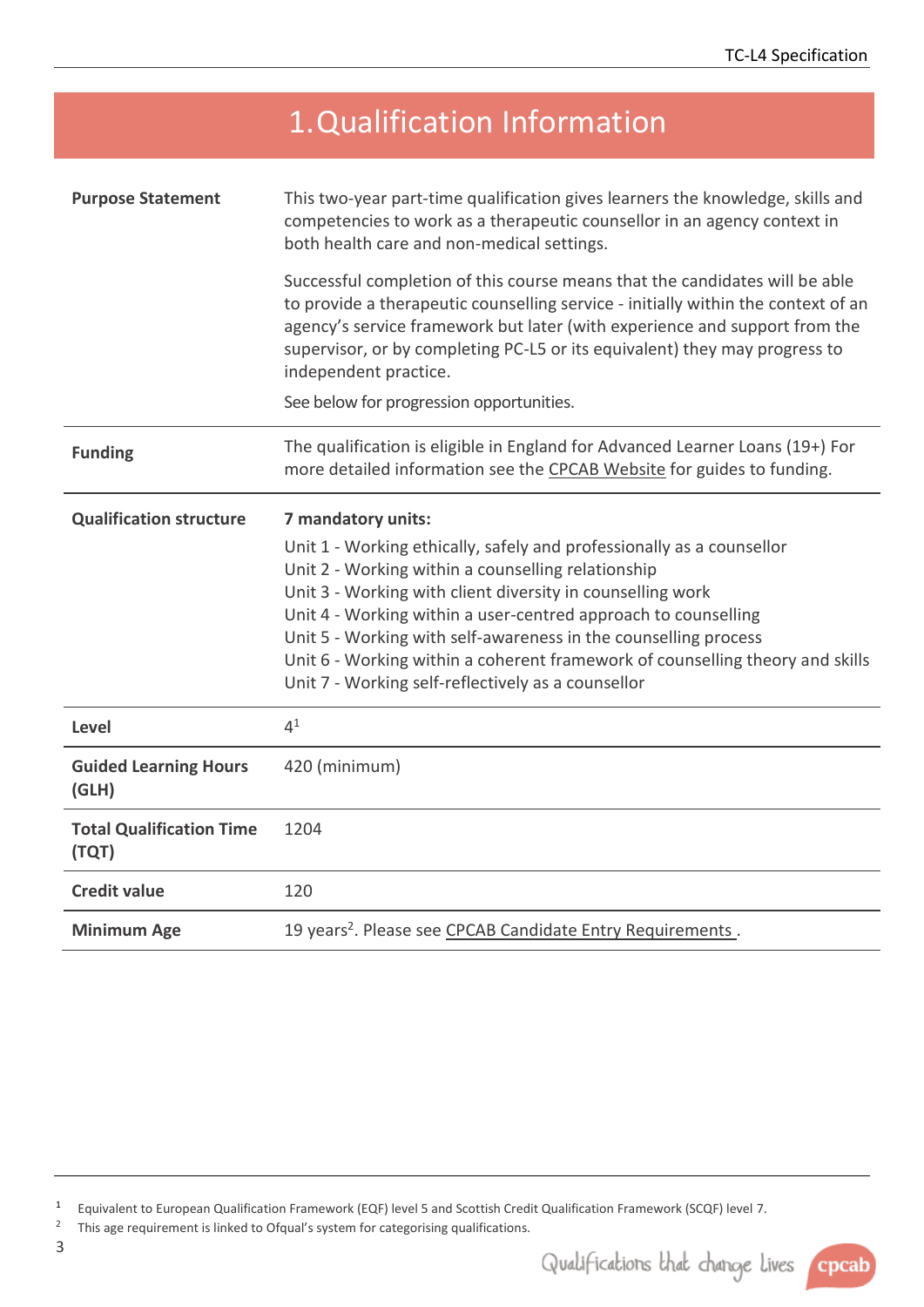| <b>Entry Requirements</b>                              | CPCAB Level 2 Certificate in Counselling Skills (CSK-L2) and CPCAB Level 3<br>Certificate in Counselling Studies (CST-L3), or their Recognised Prior Learning<br>$(RPL)$ equivalent <sup>3</sup> .                                                                                              |  |
|--------------------------------------------------------|-------------------------------------------------------------------------------------------------------------------------------------------------------------------------------------------------------------------------------------------------------------------------------------------------|--|
|                                                        | Please see:                                                                                                                                                                                                                                                                                     |  |
|                                                        | <b>CPCAB Candidate Entry Requirements for criteria considered</b><br>important in selecting applicants for a programme leading to TC-L4.<br>CPCAB's RPL Guidance.<br>$\bullet$                                                                                                                  |  |
| <b>Assessment</b>                                      | Proficient (Pass)/Not Proficient (Fail)                                                                                                                                                                                                                                                         |  |
|                                                        | Candidates must be Proficient in both internal and external assessment and<br>meet all the qualification requirements, including all placement hours, to<br>achieve the qualification.                                                                                                          |  |
|                                                        | Internal assessment: tutor assessment of candidate portfolio evidencing<br>minimum assessment requirements and verified by CPCAB.                                                                                                                                                               |  |
|                                                        | See CPCAB's Minimum Assessment Requirements.                                                                                                                                                                                                                                                    |  |
|                                                        | <b>External assessment:</b> See CPCAB'S Covid - 19 Mitigation for Regulated<br>Qualifications - Guidance for Centres for current External Assessment<br>Adaptation information.                                                                                                                 |  |
|                                                        |                                                                                                                                                                                                                                                                                                 |  |
| <b>Additional Qualification</b><br><b>Requirements</b> | Personal counselling - a minimum of 10 hours face to face personal therapy<br>during the course (to accommodate a range of theoretical approaches), but centre<br>requirements must be consistent with the counselling model being offered - in<br>practice this is usually more than 10 hours. |  |
|                                                        | Client work - a minimum of 100 hours formally-contracted counselling (one-<br>to-one) with at least 5 different clients in an agency setting. Cancellations<br>and non-attends do not count towards this total.                                                                                 |  |
|                                                        | <b>Clinical Supervision –</b> Candidates require clinical supervision for their agency<br>client work. <sup>4</sup> In addition, candidates require 30-50 hours group training<br>supervision as part of the course.                                                                            |  |
| <b>Staffing and Resources</b>                          | At least two tutor-assessors must be involved in all aspects of internal<br>candidate assessment.                                                                                                                                                                                               |  |
|                                                        | See Tutor-Assessor Qualifications and Experience for further details of CPCAB<br>requirements.                                                                                                                                                                                                  |  |
| <b>Internal Quality</b><br><b>Assurance (IQA)</b>      | Centres are required to have robust IQA (internal moderation and<br>verification) processes that are verified by CPCAB.                                                                                                                                                                         |  |



<sup>3</sup> Tutors can allow entry to the first year of TC-L4 to candidates who have not yet completed their assessment for CST-L3. However, such candidates must successfully complete CST-L3 prior to entry into the 2nd year of TC-L4.

<sup>4</sup> CPCAB recommends that the candidate's agency provides appropriate clinical supervision to meet the requirements of their chosen ethical framework or professional membership association. For example, [BACP Supervision Guidelines](https://www.bacp.co.uk/membership/supervision/) for trainees require a minimum of 11/2 hours individual supervision per month (or the equivalent if in group supervision) or 1 hour of supervision for every 8 hours of client work.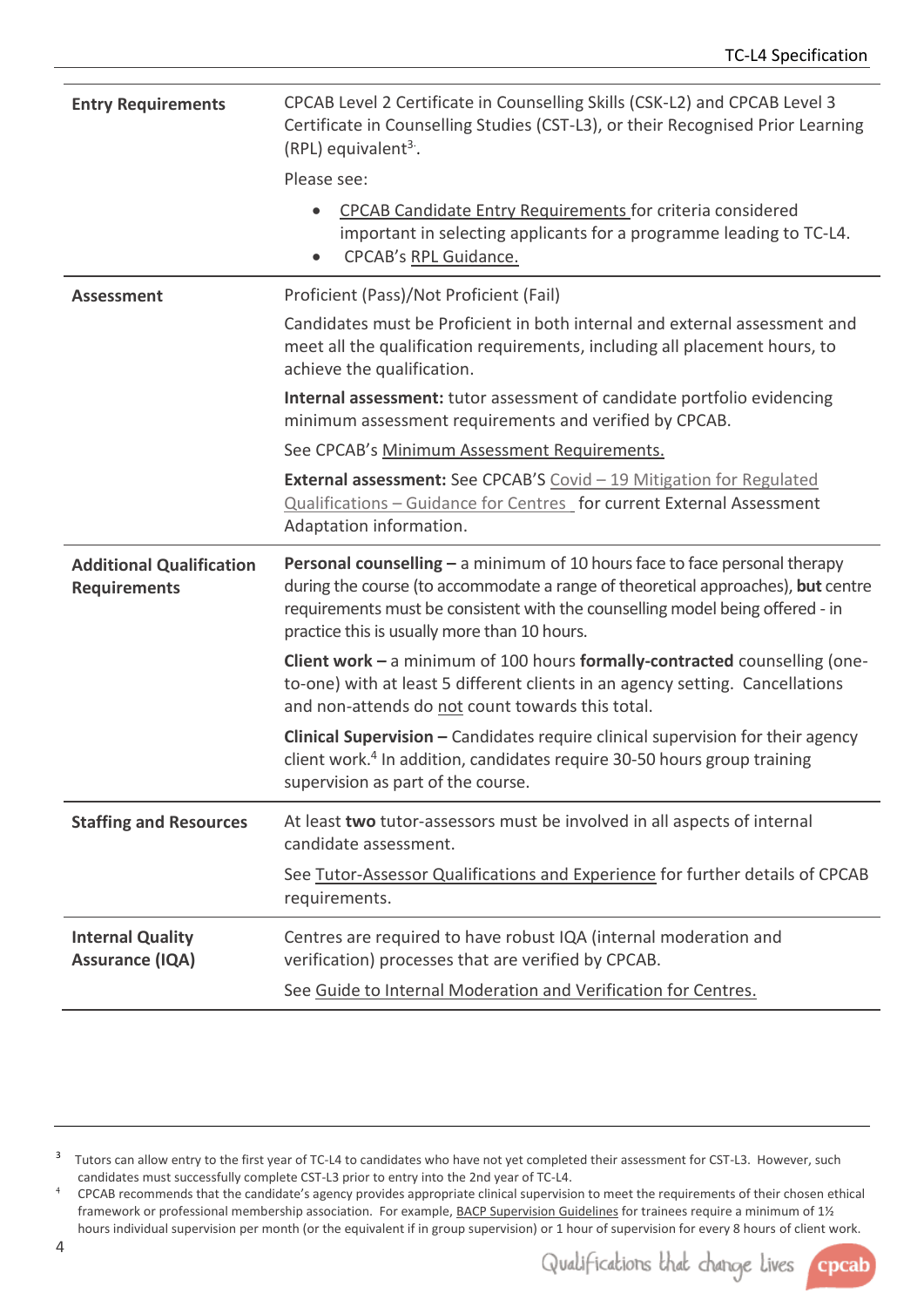| <b>Progression</b>                                                                   | Level 5 Diploma in Psychotherapeutic Counselling (PC-L5)<br>$\bullet$<br>Level 5 Diploma in Cognitive Behavioural Therapeutic Skills & Theory (CBT-L5)<br>$\bullet$<br>Level 5 Diploma in Counselling Children and Young People (CYP-L5)<br>Level 6 Certificate in Therapeutic Counselling Supervision (TCSU-L6)<br>Open University Foundation Degree in Counsellings<br>See CPCAB's Progression Route for details. |  |  |
|--------------------------------------------------------------------------------------|---------------------------------------------------------------------------------------------------------------------------------------------------------------------------------------------------------------------------------------------------------------------------------------------------------------------------------------------------------------------------------------------------------------------|--|--|
| <b>Candidate Registration</b><br><b>Fee</b>                                          | £339 Year 1<br>£339 Year 2<br>Candidates need to be registered for each separate year of the qualification.                                                                                                                                                                                                                                                                                                         |  |  |
| <b>Centre Application for</b><br><b>CPCAB Approval to Offer</b><br>the Qualification | Centre application fee: £358 (one-off fee). <sup>7</sup><br>Centres are expected to design their own training programmes. <sup>8</sup> Sample<br>schemes of work are available from CPCAB on request.                                                                                                                                                                                                               |  |  |
| <b>Online Delivery Options</b>                                                       | This qualification is now eligible for post pandemic online delivery and<br>placement options. Please see CPCAB's online delivery permissions letter for<br>more information.                                                                                                                                                                                                                                       |  |  |

<sup>5</sup> To progress from TC-L4 to TCSU-L6, candidates must have substantial practitioner experience; the recommended amount is 450 hours.

<sup>6</sup> To access the OU Foundation Degree candidates must have completed the CPCAB Level 4 Diploma in Therapeutic Counselling (TC-L4). CPCAB level 5 qualifications contribute 30 credits towards the achievement of the Foundation Degree. For further details se[e CPCAB](http://www.cpcab.co.uk/qualifications/fd-counselling)  [Website.](http://www.cpcab.co.uk/qualifications/fd-counselling)

7 In order for your application to be processed the application fee will need to accompany your application. This is non-refundable. Payment can be made by cheque payable to CPCAB or via Bacs payment. Please contact finance@cpcab.co.uk for more information.

8 All centre designed courses must be approved by CPCAB before candidates can be registered. Although the delivery of courses may differ from centre to centre, all delivery must enable the candidates to achieve the learning outcomes of the qualification.

Qualifications that change lives

cpcab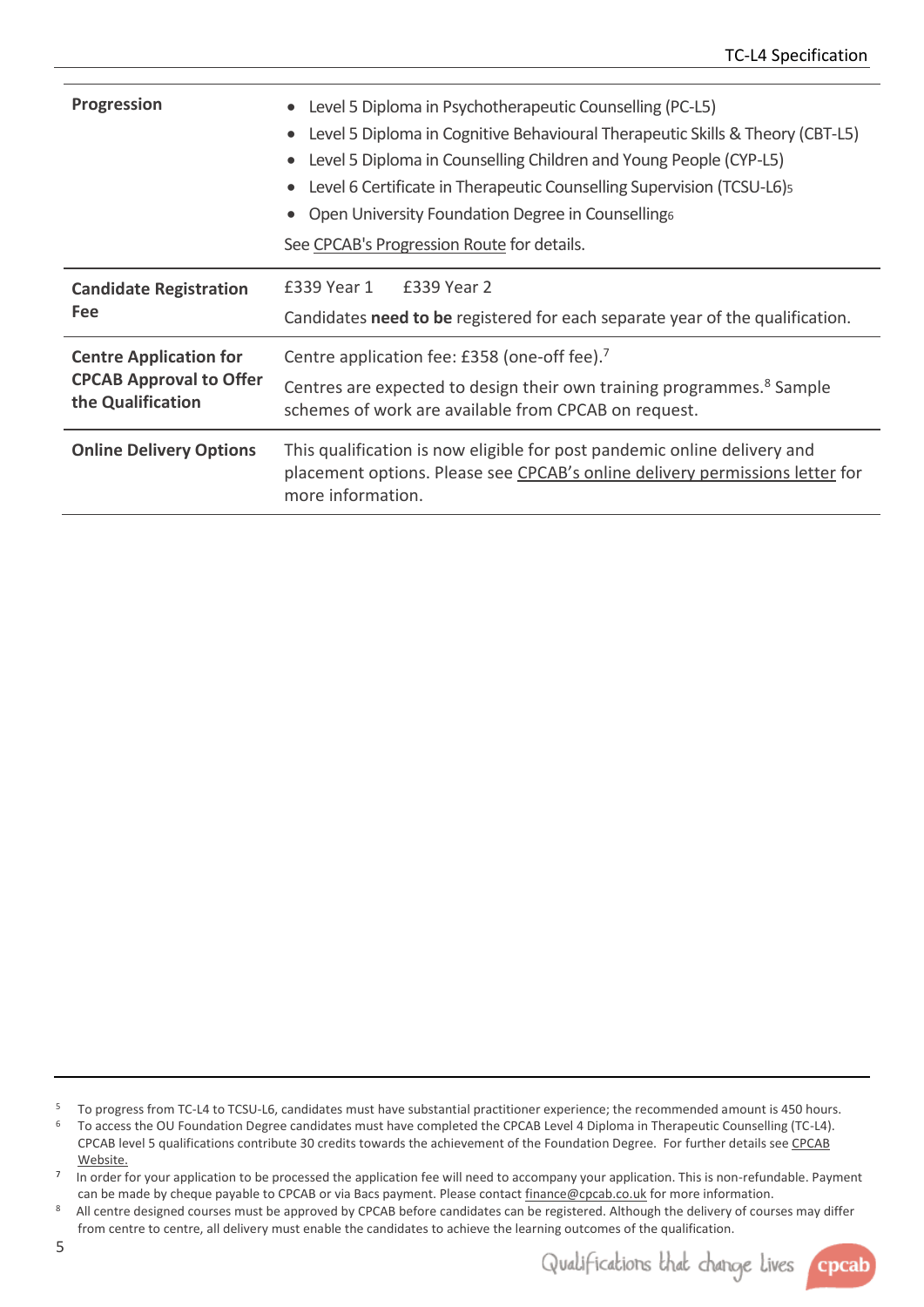# <span id="page-5-0"></span>2.Qualification Summary Learning Outcomes and Assessment Criteria (TC-L4)

#### PLEASE NOTE THAT WHERE ITEMS ARE HIGHLIGHTED BLUE, THEY HAVE BEEN NEWLY INTRODUCED FOR 2021-22

| Learning outcomes (skills,<br>knowledge, understanding) | Assessment criteria (to assess learning outcome)                                                                                                       |  |  |
|---------------------------------------------------------|--------------------------------------------------------------------------------------------------------------------------------------------------------|--|--|
| The learner will/will be able to:                       | The learner can:                                                                                                                                       |  |  |
| Unit 1                                                  | Working ethically, safely and professionally as a counsellor                                                                                           |  |  |
| 1. Work within an ethical and legal<br>framework        | 1.1 Work within an ethical framework for counselling.                                                                                                  |  |  |
|                                                         | Demonstrate professional standards of conduct.<br>1.2 <sub>2</sub>                                                                                     |  |  |
|                                                         | Be able to maintain confidentiality in counselling work.<br>1.3                                                                                        |  |  |
|                                                         | 1.4 Comply with relevant legal requirements for counselling.                                                                                           |  |  |
|                                                         | 1.5 Explain the issues relating to the duty of care with regard to the<br>legislation on safeguarding children, young people and<br>vulnerable adults. |  |  |
| 2. Work within a counselling<br>service organisation    | 2.1 Work within the ethical, legal and procedural framework in<br>which a given agency operates.                                                       |  |  |
|                                                         | 2.2 Use teamwork skills to work with others.                                                                                                           |  |  |
|                                                         | 2.3 Use professional skills to work with others.                                                                                                       |  |  |
|                                                         | 2.4 Use client assessment to inform the counselling work                                                                                               |  |  |
| 3. Use supervision to work within                       | Monitor limits of proficiency and fitness to practise.<br>3.1                                                                                          |  |  |
| own limits of proficiency                               | 3.2 Make suicidal risk assessments and work with emergency<br>situations.                                                                              |  |  |
|                                                         | 3.3 Support referral where appropriate.                                                                                                                |  |  |
|                                                         | 3.4 Monitor own effectiveness and identify issues that require<br>personal work.                                                                       |  |  |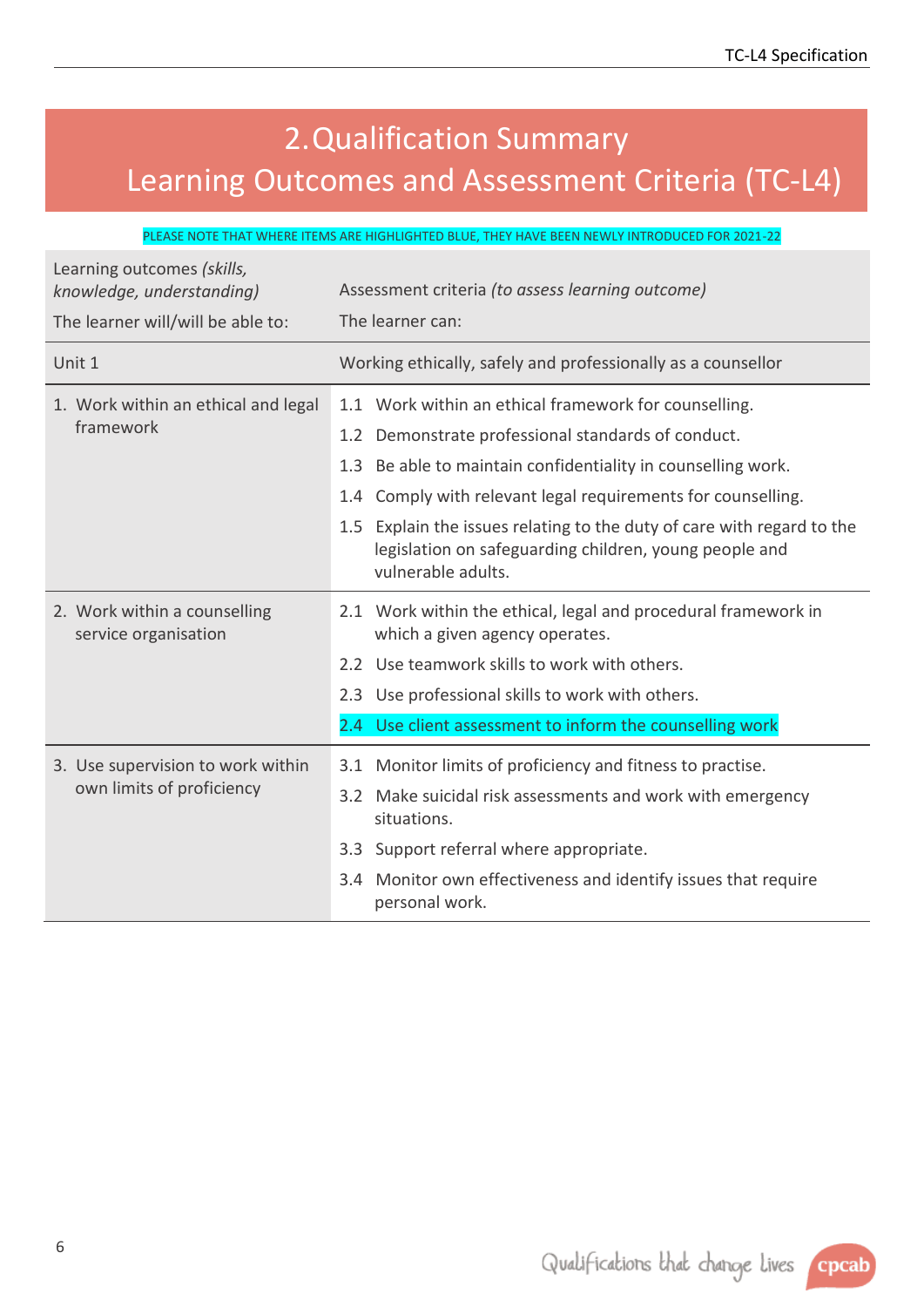| Unit 2                                                                        | Working within a counselling relationship                                                                                                                                                                                                                                                                                                                                                                                                 |
|-------------------------------------------------------------------------------|-------------------------------------------------------------------------------------------------------------------------------------------------------------------------------------------------------------------------------------------------------------------------------------------------------------------------------------------------------------------------------------------------------------------------------------------|
| 1. Establish and sustain the<br>boundaries of the<br>counselling relationship | 1.1 Explore the role of the counsellor in different settings and services.<br>1.2 Establish the boundaries of the counselling relationship within<br>specific agency settings.<br>1.3 Sustain the boundaries of the counsellor role.<br>1.4 Manage breaks and endings appropriately.                                                                                                                                                      |
| 2. Establish and develop the<br>therapeutic relationship                      | 2.1 Explain the nature and significance of the therapeutic relationship.<br>2.2 Establish and develop the therapeutic relationship.<br>2.3 Reflect on the nature and quality of the therapeutic relationship<br>throughout the counselling work.<br>2.4 Use the therapeutic relationship to inform and enhance the<br>therapeutic process.<br>2.5 Recognise and respond to difficulties and conflicts in the therapeutic<br>relationship. |
| Unit 3                                                                        | Working with client diversity in counselling work                                                                                                                                                                                                                                                                                                                                                                                         |
| 1. Understand and work<br>with diversity                                      | 1.1 Explore diversity issues between self and client during the<br>counselling relationship.<br>1.2 Evaluate how an understanding of diversity can enhance empathy.<br>Demonstrate sensitivity to diversity issues with individual clients.<br>1.3                                                                                                                                                                                        |
| 2. Challenge own issues,<br>fears and prejudices                              | 2.1 Explore and challenge own beliefs and values.<br>2.2 Explore and challenge own issues, fears and prejudices concerning<br>working with client diversity.                                                                                                                                                                                                                                                                              |
| 3. Understand how diversity<br>issues affect client access<br>to counselling  | 3.1 Reflect on diversity issues which impact on clients accessing<br>counselling within agency settings.                                                                                                                                                                                                                                                                                                                                  |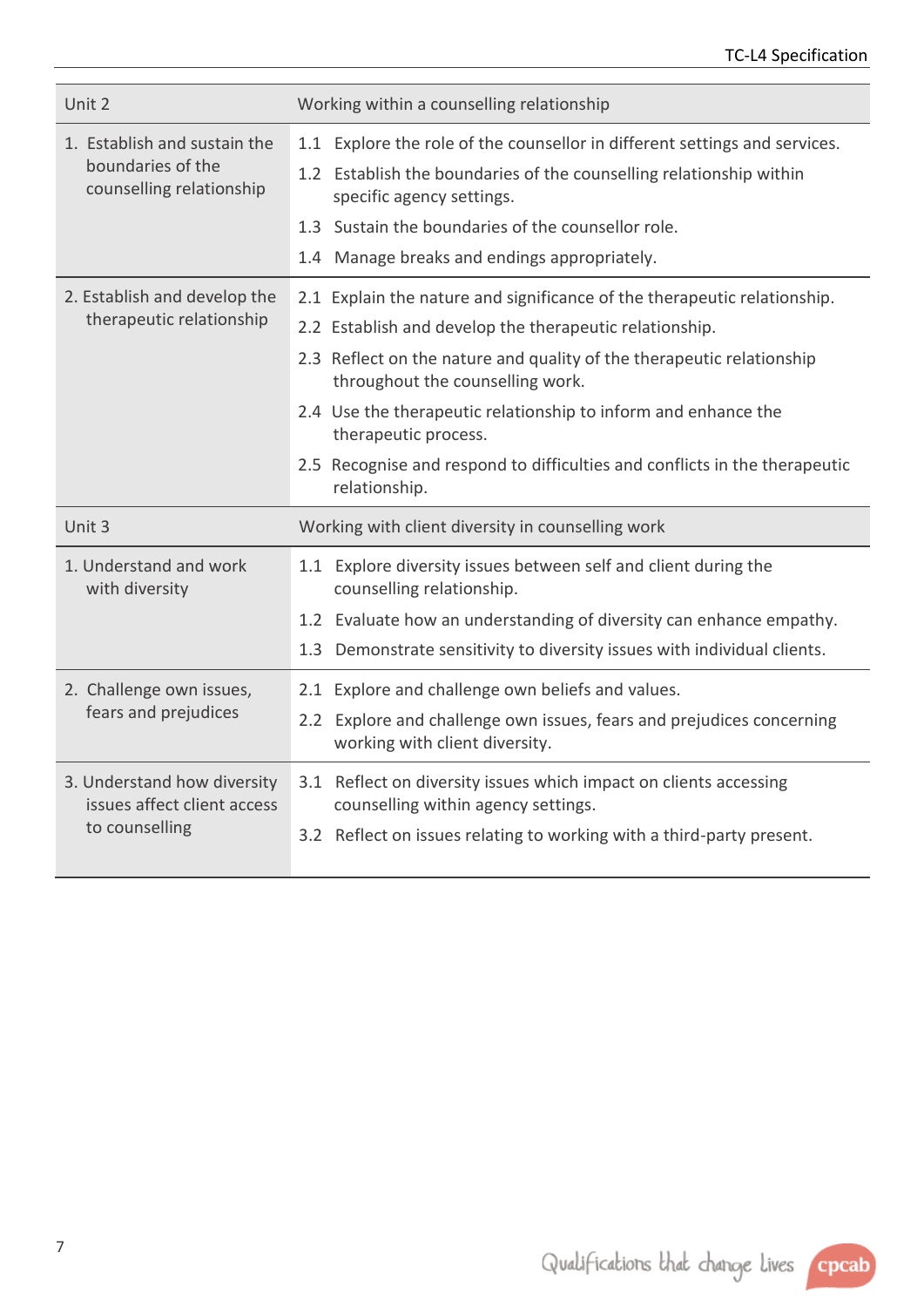TC-L4 Specification

| Unit 4                                                         | Working within a user-centred approach to counselling                                                                             |
|----------------------------------------------------------------|-----------------------------------------------------------------------------------------------------------------------------------|
| 1. Work within a user-centred<br>agreement for the counselling | 1.1 Enable clients to explore their attitudes to and expectations of<br>counselling within specific agency settings.              |
| work                                                           | 1.2 Negotiate a shared agreement for the counselling work.                                                                        |
|                                                                | 1.3 Regularly review the working agreement with clients.                                                                          |
|                                                                | 1.4 Reflect on the different ways of offering counselling                                                                         |
| 2. Maintain a user-centred focus<br>throughout the counselling | 2.1 Enable the client to identify, prioritise and focus on their<br>agenda.                                                       |
| work                                                           | 2.2 Use regular reviews and clinical supervision to maintain the<br>focus on the client's agenda throughout the counselling work. |
|                                                                | 2.3 Enable clients to explore their unspoken agendas.                                                                             |
| Unit 5                                                         | Working with self-awareness in the counselling process                                                                            |
| 1. Use counselling theory to                                   | 1.1 Explore the nature and structure of own self.                                                                                 |
| understand own self                                            | 1.2 Explore own recent and formative personal history.                                                                            |
|                                                                | Explore own patterns of relating.<br>1.3                                                                                          |
| 2. Work on personal issues that<br>resonate with client work   | 2.1 Work on own emotional difficulties and internal conflicts that<br>could impact on client work.                                |
|                                                                | 2.2 Work on own recent and past life events that could impact on<br>client work.                                                  |
|                                                                | 2.3 Work on own relationship difficulties that could impact on<br>client work.                                                    |
| 3. Use self-awareness to enhance<br>counselling work           | 3.1 Reflect on the importance of self-awareness in counselling<br>work.                                                           |
|                                                                | 3.2 Use awareness of self during counselling sessions to enhance<br>the therapeutic process.                                      |
|                                                                | 3.3 Use clinical supervision to develop awareness of own implicit<br>processes.                                                   |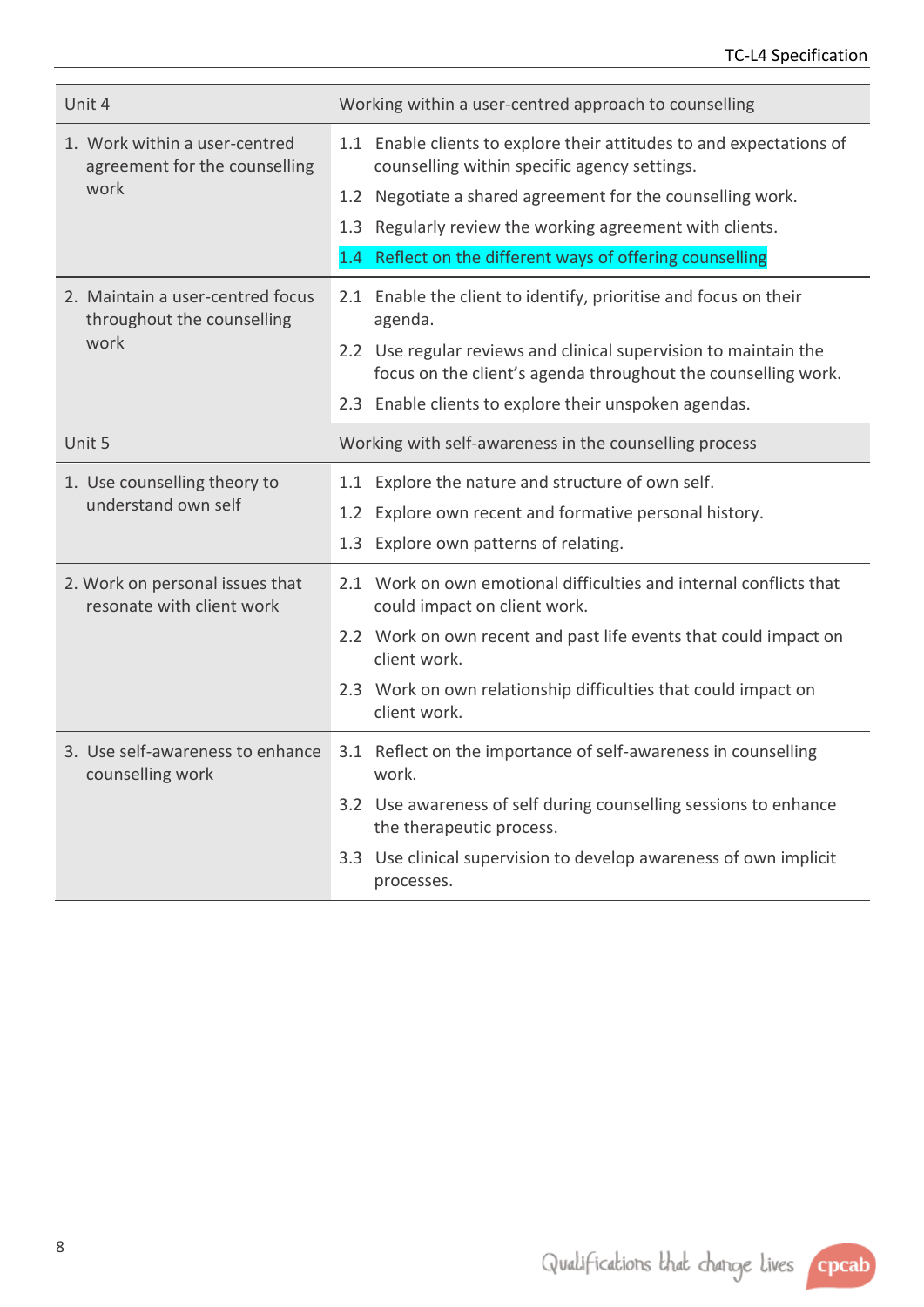| Unit 6                                             | Working within a coherent framework of counselling theory and skills                                                                                    |  |  |  |
|----------------------------------------------------|---------------------------------------------------------------------------------------------------------------------------------------------------------|--|--|--|
| 1. Use a coherent<br>framework of theory and       | 1.1 Use theory of the self, personal history and relationships in client<br>work.                                                                       |  |  |  |
| skills to inform and<br>enhance counselling        | 1.2 Use theory of therapeutic change to inform client work.                                                                                             |  |  |  |
| work                                               | Use research findings to enhance understanding of client work.<br>1.3                                                                                   |  |  |  |
|                                                    | 1.4 Use counselling skills and techniques associated with own theoretical<br>approach.                                                                  |  |  |  |
| 2. Understand and work<br>with client problems at  | 2.1 Understand and work with common life problems and obstacles to<br>well-being.                                                                       |  |  |  |
| different service levels                           | 2.2 Understand and work with common mental health problems.                                                                                             |  |  |  |
|                                                    | Use clinical supervision to identify clients with severe mental health<br>2.3<br>problems and support the referral process.                             |  |  |  |
|                                                    | 2.4 Reflect on different approaches to understanding mental health.                                                                                     |  |  |  |
| Unit 7                                             | Working self-reflectively as a counsellor                                                                                                               |  |  |  |
| 1. Manage own<br>development as a<br>counsellor    | 1.1 Evaluate own progress, identify needs and plan learning.<br>1.2 Assist other counselling trainees to identify their progress and<br>learning needs. |  |  |  |
| 2. Reflect on and evaluate<br>own counselling work | 2.1 Reflect on and evaluate the effectiveness of own counselling work in<br>agency settings.                                                            |  |  |  |
| within agency settings                             | 2.2 Prepare for and use clinical supervision effectively.                                                                                               |  |  |  |
|                                                    | Investigate the use of evaluative tools in counselling work.<br>2.3                                                                                     |  |  |  |

See the [TC-L4 Tutor Guide](http://www.cpcab.co.uk/public_docs/tc-l4_tutor_guide) for candidate guidance to criteria and notes for tutors.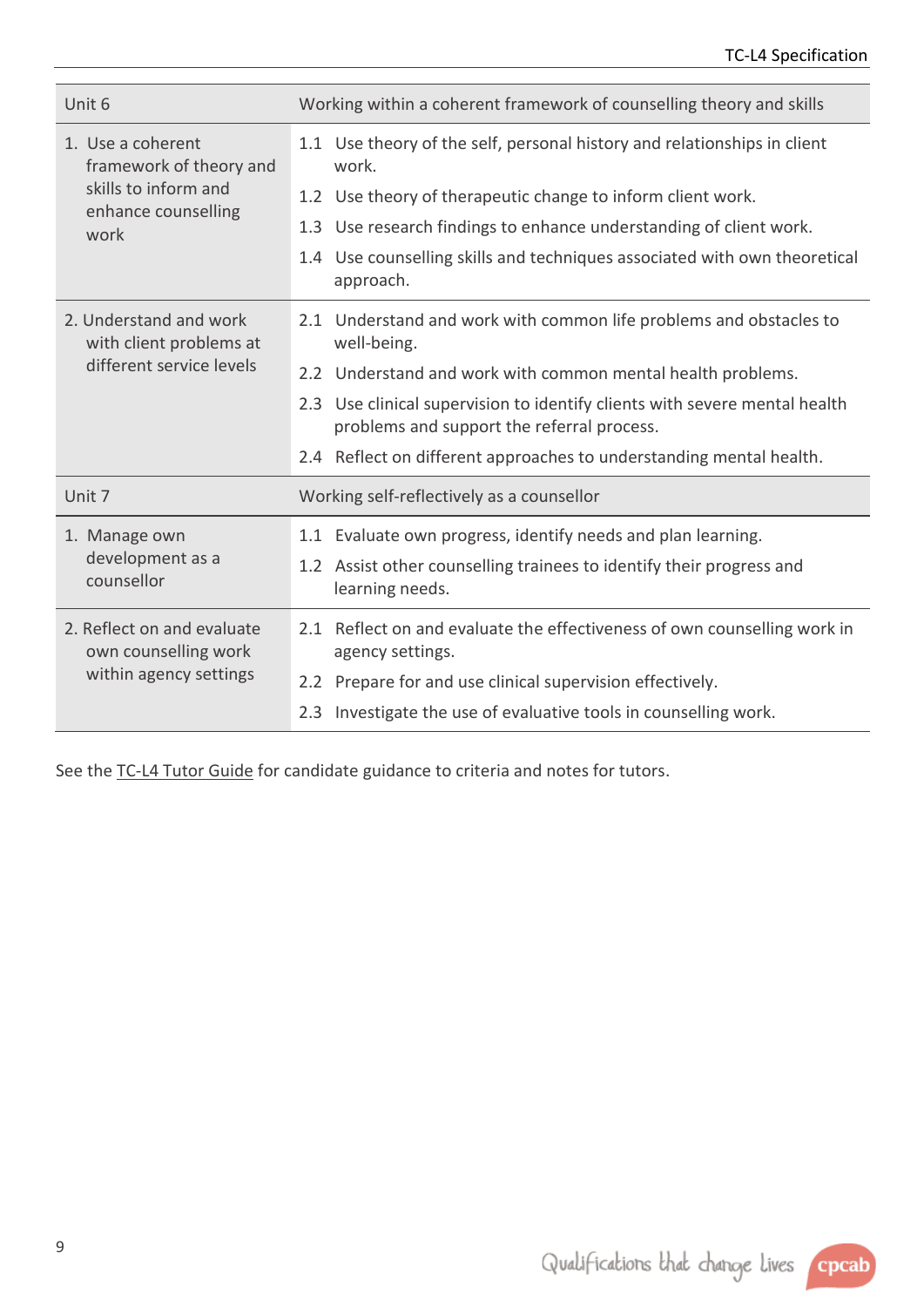# <span id="page-9-0"></span>3. Minimum Assessment Requirements

To achieve the qualification, candidates must be internally assessed as **Proficient** in all 7 learning outcomes of the qualification and must be **externally** assessed (by CPCAB) as **Proficient**.

Candidates must give **two** pieces of evidence for each criterion. In addition, the Candidate Learning Record (CLR), when complete, must include references to all three assessment methods (documents, tutor observation and testimony).

| INTERNAL ASSESSMENT - must include all three methods of assessment                                                                                                                                                                      |                                          |                                                                                                                                                                                                                                                                                                                                                                                                                                                          |  |  |
|-----------------------------------------------------------------------------------------------------------------------------------------------------------------------------------------------------------------------------------------|------------------------------------------|----------------------------------------------------------------------------------------------------------------------------------------------------------------------------------------------------------------------------------------------------------------------------------------------------------------------------------------------------------------------------------------------------------------------------------------------------------|--|--|
| <b>Course activities</b>                                                                                                                                                                                                                | <b>Assessment</b><br>method <sup>9</sup> | <b>Types of evidence</b><br>(2 references for each assessment criterion)                                                                                                                                                                                                                                                                                                                                                                                 |  |  |
| Agency work experience<br>Professional discussion and workshops<br>Seminars, personal development<br>workshops and group work<br>Projects and presentations<br>Review of understanding, skills and<br>client work<br>Review of learning | <b>Documents</b>                         | Learning review <sup>10</sup><br>2 self-reviews <sup>11</sup><br>2 case studies $12$<br>2 assignments:<br>a) On the service level framework (client-need and outcomes)<br>On the theoretical framework (application of understanding<br>b)<br>to self and client work)<br>Client record: 100+ hrs (one-to-one) min 5 different clients<br>$\bullet$<br>Clinical supervision record <sup>13</sup><br>$\bullet$<br>Therapy record: 10+ hours <sup>14</sup> |  |  |
| Assessed counselling practice<br>Assessed case presentations<br>Assessed workplace simulation                                                                                                                                           | Tutor<br>observation                     | Four tutor-observed counselling practice sessions (2 via audio or<br>video)<br>2 case presentations<br>$\bullet$<br>Workplace simulations<br>$\bullet$                                                                                                                                                                                                                                                                                                   |  |  |
| Agency work-place experience<br>Counselling practice<br>Group work<br>Case presentations<br>30 -50 hours group training supervision<br>Seminars and workshops and tutorials                                                             | <b>Testimony</b><br>15                   | 1 supervisor report<br>$\bullet$<br>1 agency report and/or feedback<br>Peer feedback                                                                                                                                                                                                                                                                                                                                                                     |  |  |
| <b>EXTERNAL ASSESSMENT</b>                                                                                                                                                                                                              |                                          |                                                                                                                                                                                                                                                                                                                                                                                                                                                          |  |  |
| Please see CPCAB's Covid - 19 Mitigation for Regulated Qualifications - Guidance for Centres for information on Adapted                                                                                                                 |                                          |                                                                                                                                                                                                                                                                                                                                                                                                                                                          |  |  |

External Assessments. Applicable until further notice.

| <b>MARKING SCHEME</b>       |                                                                                                                                                                                  |  |  |
|-----------------------------|----------------------------------------------------------------------------------------------------------------------------------------------------------------------------------|--|--|
| Internal assessment:        | Candidates must achieve all the learning outcomes of all seven mandatory units to be assessed as<br>Proficient.                                                                  |  |  |
| <b>External assessment:</b> | Please see CPCAB's Covid - 19 Mitigation for Regulated Qualifications - Guidance for Centres for<br>information on Adapted External Assessments. Applicable until further notice |  |  |

- <sup>9</sup> Proforma and guide sheets for internal assessment can be downloaded from th[e CPCAB Website.](https://www.cpcab.co.uk/qualifications/tc-l4)
- <sup>10</sup> This is an on-going review of learning during the course (also called a "learning journal").
- <sup>11</sup> Self -evaluation of learning, goals, progress, learning needs and completion of the learning tasks (criteria).
- <sup>12</sup> The case study and case presentation may be linked.
- <sup>13</sup> CPCAB recommends that the candidate's agency provides appropriate clinical supervision to meet the requirements of their chosen ethical framework or professional membership association. For example, [BACP Supervision Guidelines](https://www.bacp.co.uk/membership/supervision/) for trainees require a minimum of 1½ hours individual supervision per month (or the equivalent if in group supervision) or 1 hour of supervision for every 8 hours of client work.
- <sup>14</sup> The therapy requirement should be consistent with the centre's own theoretical model/approach. In practice this means that many centres will require more than the minimum of 10 hours.
- <sup>15</sup> Testimony can include tutorial records and direct questioning by tutor-assessor.

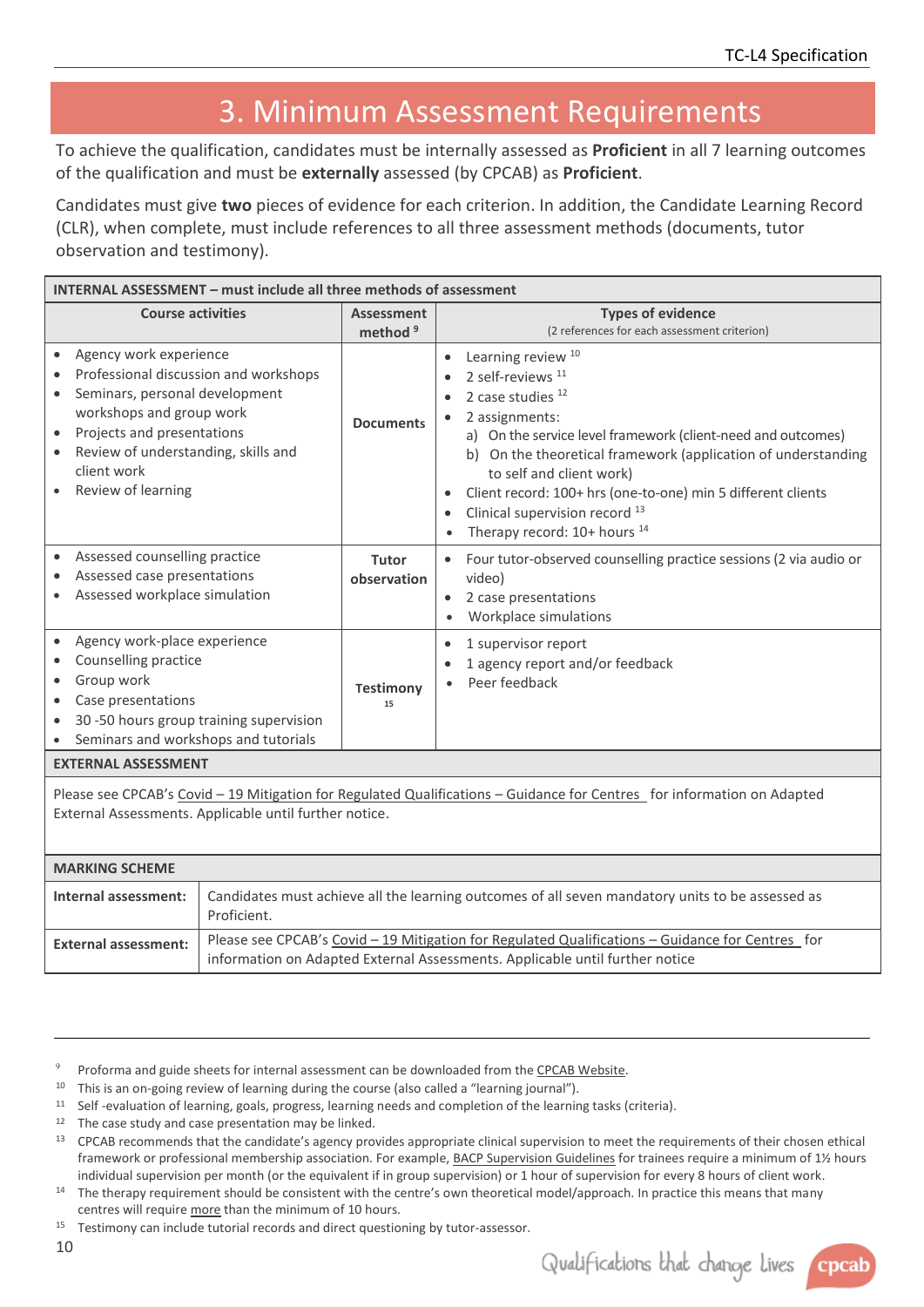# <span id="page-10-0"></span>4. Tutor-Assessor Qualifications and Experience

| Level 4 Diploma in Therapeutic Counselling (TC-L4)                                 |                                                                                                  |                                                                                                                             |                                                                |                                                                                                                                                                                                                                                                    |                                                                                                                                   |
|------------------------------------------------------------------------------------|--------------------------------------------------------------------------------------------------|-----------------------------------------------------------------------------------------------------------------------------|----------------------------------------------------------------|--------------------------------------------------------------------------------------------------------------------------------------------------------------------------------------------------------------------------------------------------------------------|-----------------------------------------------------------------------------------------------------------------------------------|
| Tutor                                                                              | Minimum<br>qualification                                                                         | Personal therapy<br>+ professional<br>accreditation                                                                         | On-going<br>Continuing<br>Professional<br>Development<br>(CPD) | Minimum practice<br>experience                                                                                                                                                                                                                                     | Minimum<br>experience as tutor                                                                                                    |
| Core tutor<br>*two<br>required if<br>teaching<br>separately                        | 420 hours<br>therapeutic<br>counselling<br>qualification<br>at level 4 or<br>above<br>e.g. TC-L4 | 10 hours of<br>personal therapy<br>And<br>Member of a<br>professional<br>association for<br>counselling or<br>psychotherapy | 30 hours per<br>year CPD<br>activities                         | Current practitioner<br>with 2 years' supervised<br>counselling practice or<br>minimum 450<br>counselling hours<br>And<br>Supervision<br>qualification or 1 year<br>experience of providing<br>supervision to groups or<br>individuals in a<br>counselling setting | Teaching<br>qualification<br>And<br>2 years teaching and<br>assessing at level 2<br>and 3 or above                                |
| <b>Additional</b><br>tutor(s)<br>*relevant if<br>co-tutoring<br>with core<br>tutor | 420 hours<br>therapeutic<br>counselling<br>qualification<br>at level 4 or<br>above<br>e.g. TC-L4 | 10 hours of<br>personal therapy<br>And<br>Member of a<br>professional<br>association for<br>counselling or<br>psychotherapy | 30 hours per<br>year CPD<br>activities                         | Current supervised<br>counselling practice<br>with a minimum of 6<br>months post-qualifying<br>practice experience.                                                                                                                                                | Teaching<br>qualification or be<br>working towards<br>one<br>And<br>1 year teaching and<br>assessing at level 2<br>and 3 or above |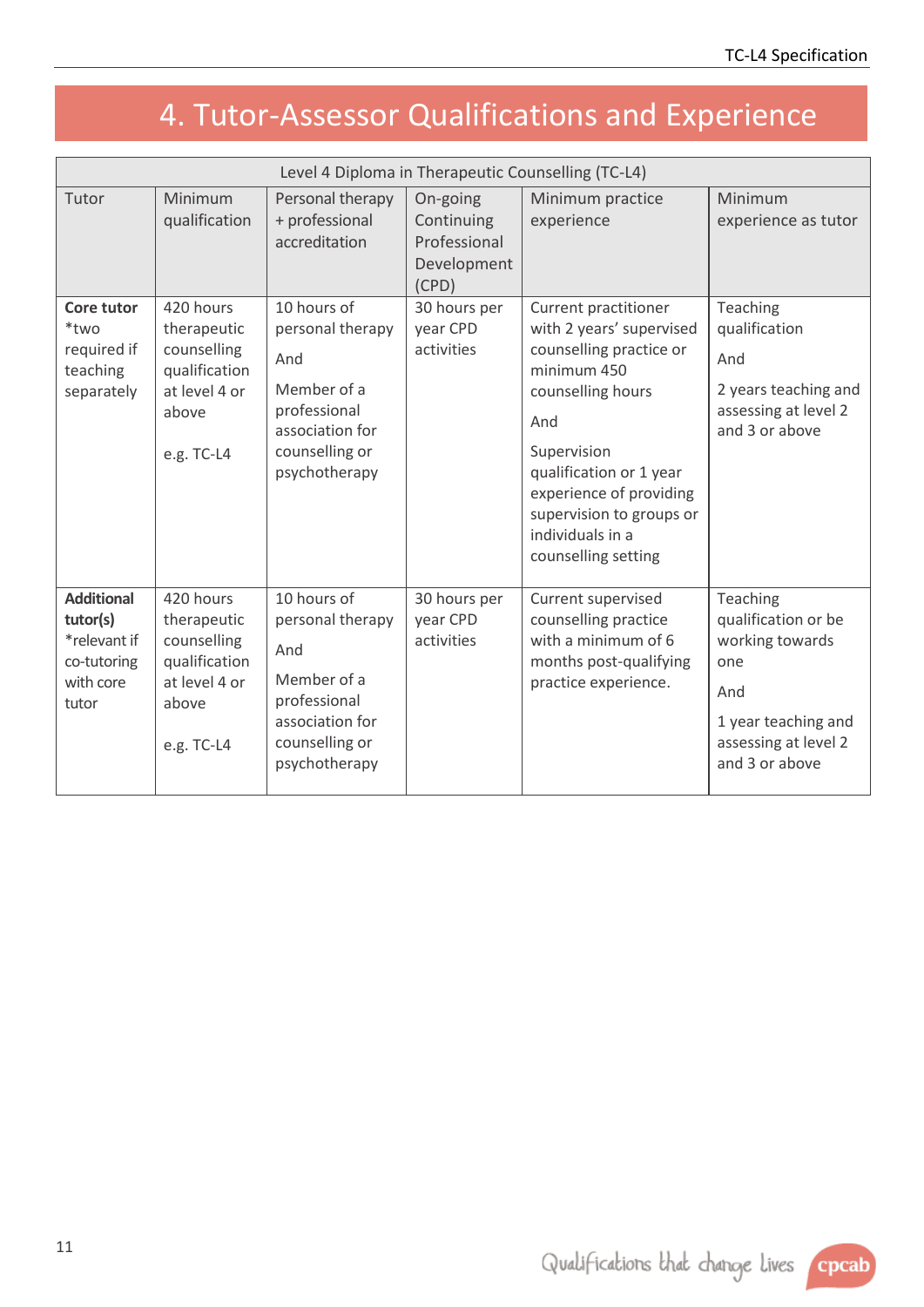### <span id="page-11-0"></span>5. Candidate Entry Requirements

This qualification is not suitable for those who are currently in a state of severe emotional difficulty and/or severe psychological distress. Centres need to ensure that all potential candidates are made aware of the nature of the course, and in particular that the course involves experiential elements that will involve some personal disclosure and associated personal developmental activities.

| <b>Title</b> | Age              | Entry requirements /<br><b>RPL</b> | Criteria considered important for selecting candidates |                                                                                                                |  |
|--------------|------------------|------------------------------------|--------------------------------------------------------|----------------------------------------------------------------------------------------------------------------|--|
| TC-L4        | 19 <sub>or</sub> | CSK-L2 and CST-L3 <sup>16</sup> or | $\checkmark$                                           | Identify reasons for training beyond just personal development                                                 |  |
|              | over             | equivalent/RPL                     | $\checkmark$                                           | Provide references                                                                                             |  |
|              |                  |                                    | ✓                                                      | Academically and emotionally able to cope with this level of<br>training                                       |  |
|              |                  |                                    | $\checkmark$                                           | Ability to work with difference and diversity                                                                  |  |
|              |                  |                                    | $\checkmark$                                           | Possess personal qualities of imagination, intuition, openness and<br>ability to benefit from self-development |  |
|              |                  |                                    | $\checkmark$                                           | Ability to form a therapeutic relationship                                                                     |  |
|              |                  |                                    | ✓                                                      | Self-awareness, insight, honesty and integrity                                                                 |  |
|              |                  |                                    | $\checkmark$                                           | Emotional stability and the absence of personality disturbance                                                 |  |
|              |                  |                                    | ✓                                                      | Ability to challenge and be challenged                                                                         |  |
|              |                  |                                    | V                                                      | Ability to respond sensitively and empathically to others                                                      |  |
|              |                  |                                    | ✓                                                      | Capability to begin working with clients within an agency setting                                              |  |
|              |                  |                                    | ✓                                                      | Are intending (and actively seeking) to begin work with clients<br>during year 1 of the programme              |  |

We recommend that tutors carry out a face to face individual interview to ascertain a candidate's suitability for this level of training.

### <span id="page-11-1"></span>6. Fit for Purpose

<span id="page-11-2"></span>This qualification has been designed to take account of the [latest research findings](http://www.cpcab.co.uk/qualifications/the-cpcab-model) on what makes counselling effective and is underpinned by the [CPCAB model](http://www.cpcab.co.uk/public_docs/cpcab_model) of practitioner development.

The qualification currently offers routes on to the following professional body registers accredited by the Professional Standards Authority (PSA):

- BACP British Association of Counselling and Psychotherapy
- NCS National Counselling Society



<sup>&</sup>lt;sup>16</sup> Tutors can admit candidates to TC-L4 even if they have not yet completed their assessment for CST-L3 provided they achieve this before entry to year 2. Special arrangements can occasionally be made to allow entry of suitably qualified trainees into year 2 of TC-L4 – please contact the CPCAB head office for further guidance.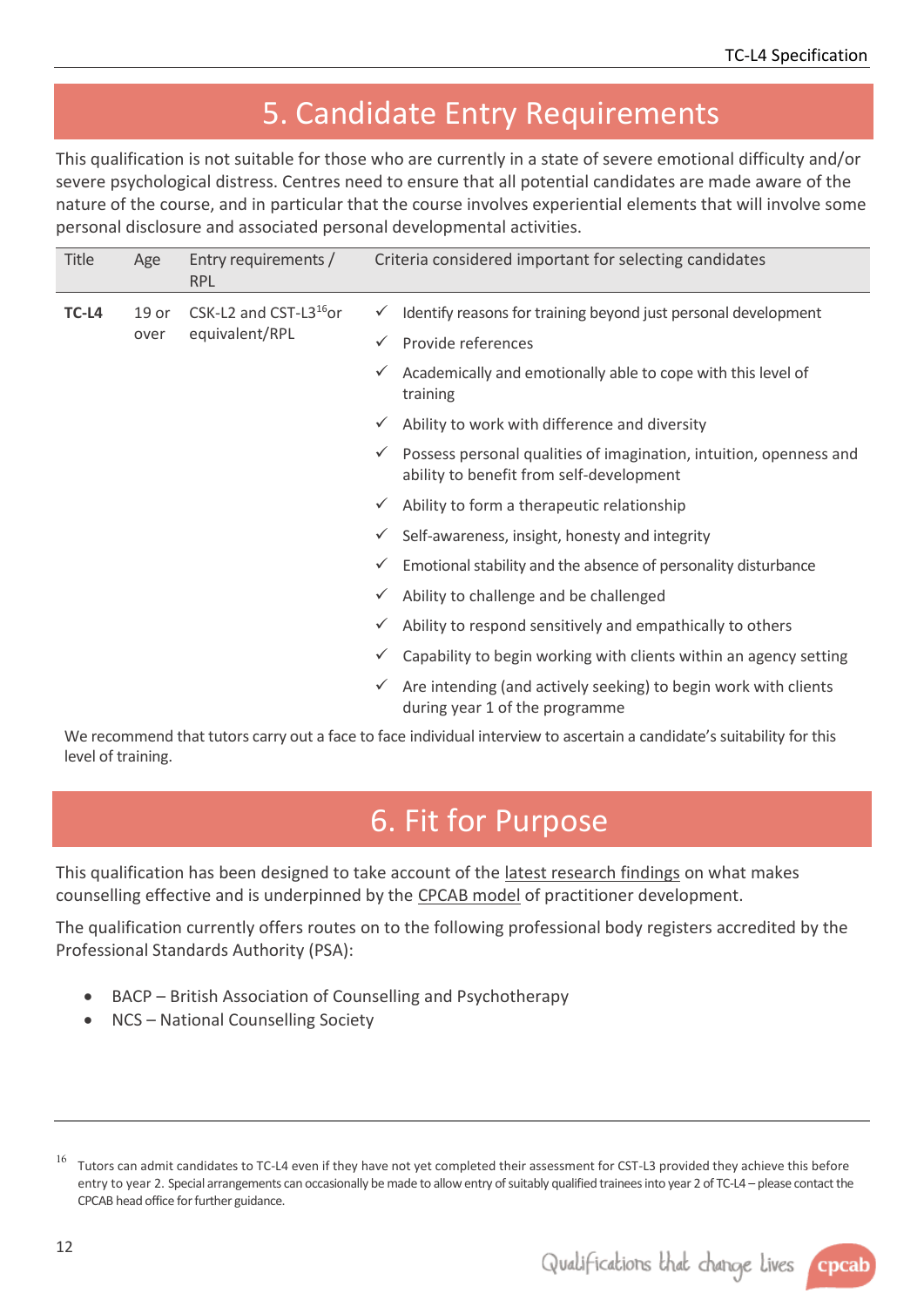- UKCP United Kingdom Council for Psychotherapy (Standards for Psychotherapeutic counselling). Learners applying to UKCP must also acquire CPCAB Level 5 diploma in psychotherapeutic counselling.
- COSCA Counselling and Psychotherapy in Scotland
- ACC Association of Christian Counsellors

The qualification is also mapped to the Counselling and Mental Health National Occupational Standards (NOS), the BACP Core Curriculum and the QAA benchmark standards for counselling and psychotherapy.

The assessment strategy maintains a focus on practitioner skills and qualities as well as on written evidence. The combination of tutor assessment and separate external assessment by CPCAB values both objective independent assessment and the relational knowledge of the candidate and their work. The qualification is reviewed annually to ensure it remains fit-for-purpose.

Centres have to meet robust centre approval requirements before they can deliver this qualification. All tutors are approved and standardised by CPCAB, and centres are visited twice a year by a CPCAB external verifier.